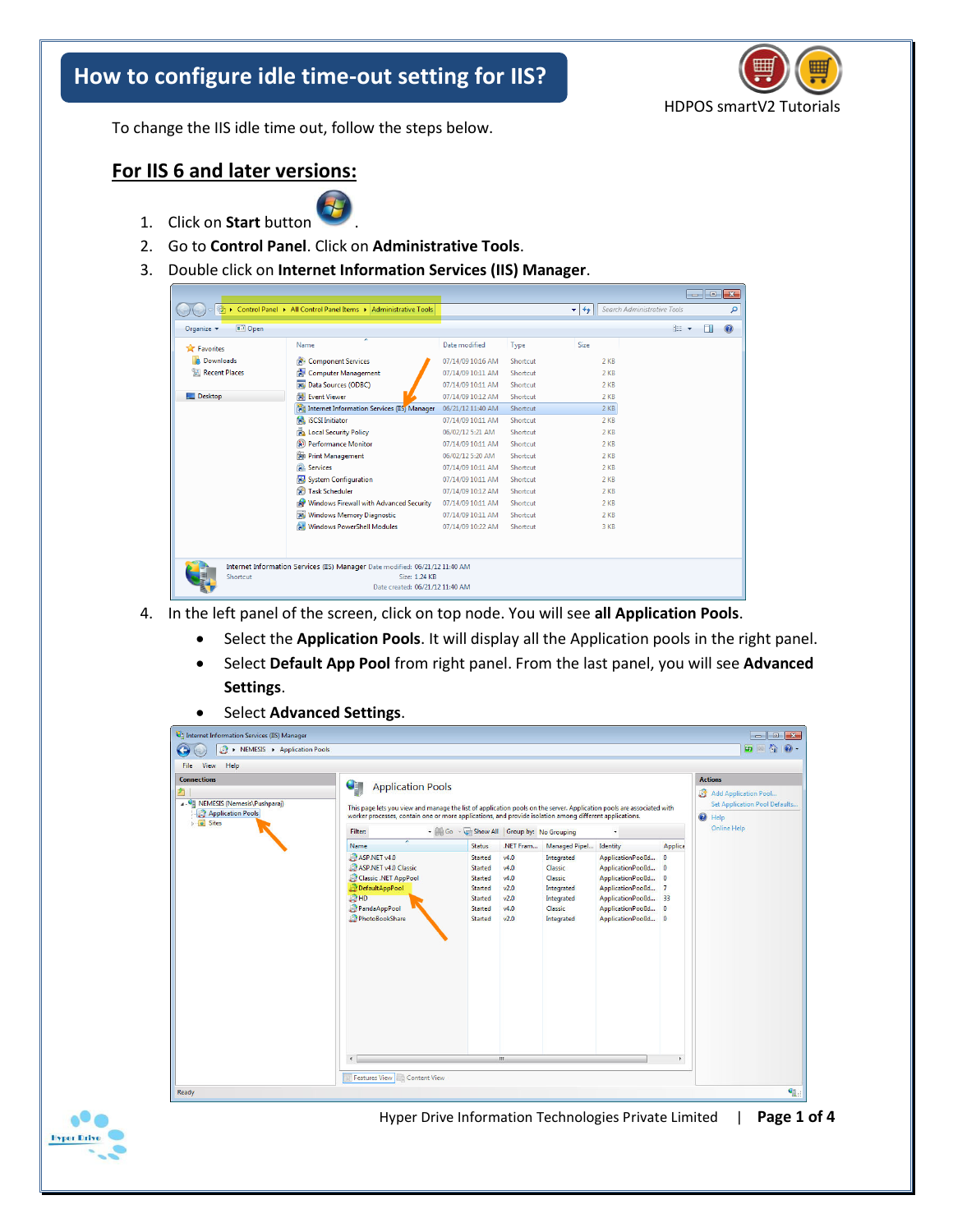

- 5. You will see a dialog box of **Advanced Settings** as shown below.
	- Select the field of **Idle Time-out (minutes)**. By default the value will be 20.
	- Change the value for Idle Time-out (minutes) to "800" or above.
	- Click on **OK** button.

| <b>Advanced Settings</b>             |                                | ท<br>$\mathbf{x}$ |
|--------------------------------------|--------------------------------|-------------------|
| $\Box$ (General)                     |                                | ▲                 |
| .NET Framework Version               | v2.0                           |                   |
| Managed Pipeline Mode                | Integrated                     |                   |
| Name                                 | DefaultAppPool                 |                   |
| Queue Length                         | 1000                           | Ξ                 |
| <b>Start Automatically</b>           | True                           |                   |
| e CPU                                |                                |                   |
| Limit                                | 0                              |                   |
| <b>Limit Action</b>                  | <b>NoAction</b>                |                   |
| Limit Interval (minutes)             | 5                              |                   |
| <b>Processor Affinity Enabled</b>    | False                          |                   |
| <b>Processor Affinity Mask</b>       | 4294967295                     |                   |
| □ Process Model                      |                                |                   |
| Identity                             | <b>ApplicationPoolIdentity</b> |                   |
| Idle Time-out (minutes)              | 800                            |                   |
| <b>Load User Profile</b>             | True                           |                   |
| <b>Maximum Worker Processes</b>      | 1                              |                   |
| <b>Ping Enabled</b>                  | False                          |                   |
| Ping Maximum Response Time (seconds) | 90                             | ┯                 |

## **Idle Time-out (minutes)**

[idleTimeout] Amount of time (in minutes) a worker process will remain idle before it shuts down. A worker process is idle if it is not processing requests and no new requests are received.



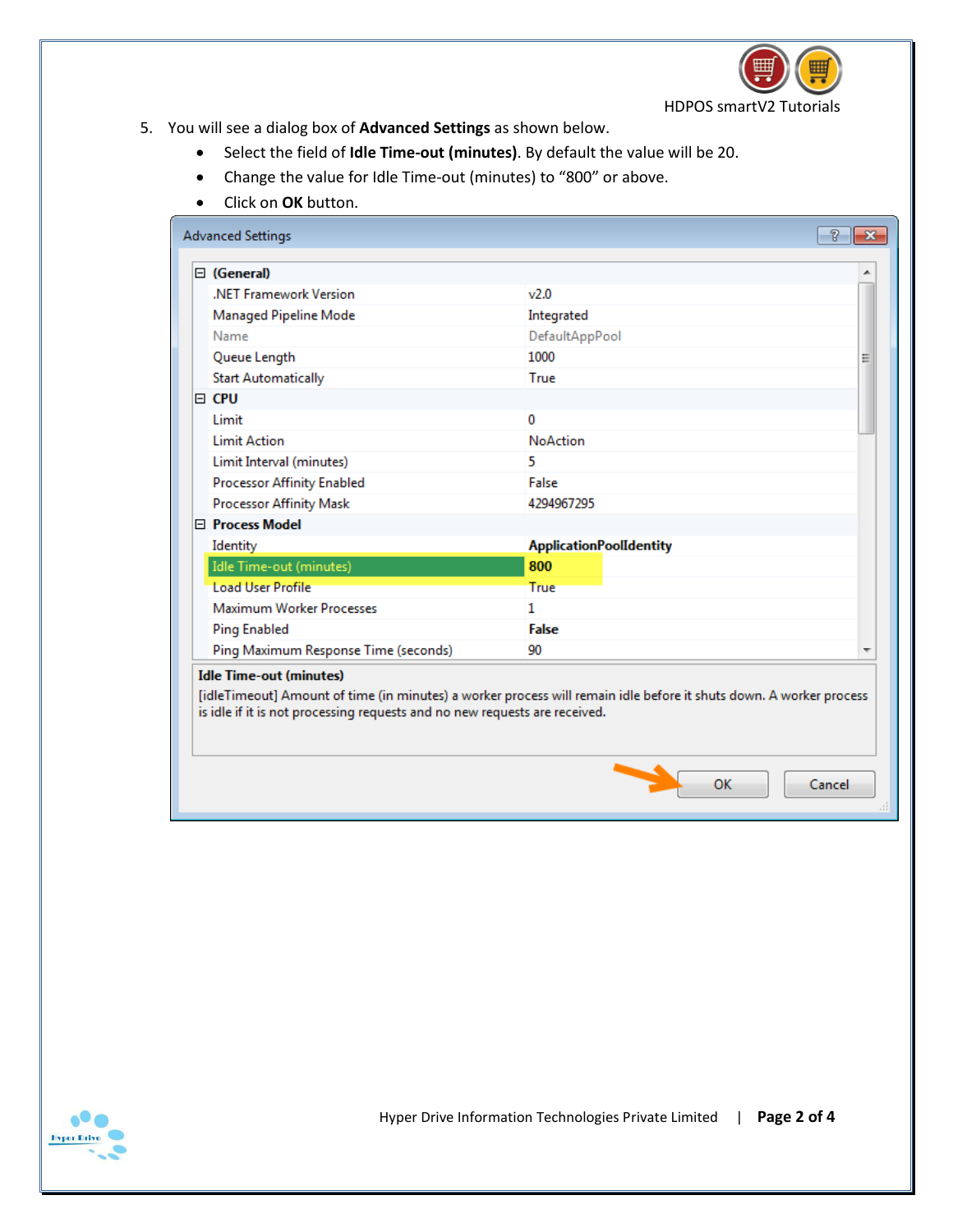

## **For IIS 5:**

 You can follow the same steps that are given above. But instead of selecting Advanced Settings, you have to select Properties.

You can find the properties window as shown below.

- From **Properties** window, click on **Home Directory** tab.
- Click on **Configuration** button.

| Directory Security                               | <b>HTTP Headers</b>                                                                                                                                                      | <b>Custom Errors</b> | <b>ASP.NET</b>   |
|--------------------------------------------------|--------------------------------------------------------------------------------------------------------------------------------------------------------------------------|----------------------|------------------|
| Web Site                                         | <b>ISAPI Filters</b>                                                                                                                                                     | Home Directory       | <b>Documents</b> |
|                                                  | When connecting to this resource, the content should come from:<br>A directory located on this computer<br>A share located on another computer<br>A redirection to a URL |                      |                  |
| Local Path:                                      | c:\inetpub\wwwroot                                                                                                                                                       |                      | Browse           |
| Write<br>Directory browsing                      |                                                                                                                                                                          | Index this resource  |                  |
| <b>Application Settings</b><br>Application name: | Default Application                                                                                                                                                      |                      | Remove           |
| Starting point:                                  | <default site="" web=""></default>                                                                                                                                       |                      |                  |
| Execute Permissions:                             | Scripts only                                                                                                                                                             | v                    | Configuration    |
| Application Protection:                          | Medium (Pooled)                                                                                                                                                          |                      | Unload           |

- You will see **Application Configuration** window as shown below.
- Click on **Options** tab.
- Set the value of session timeout from 20 to 800 or more.